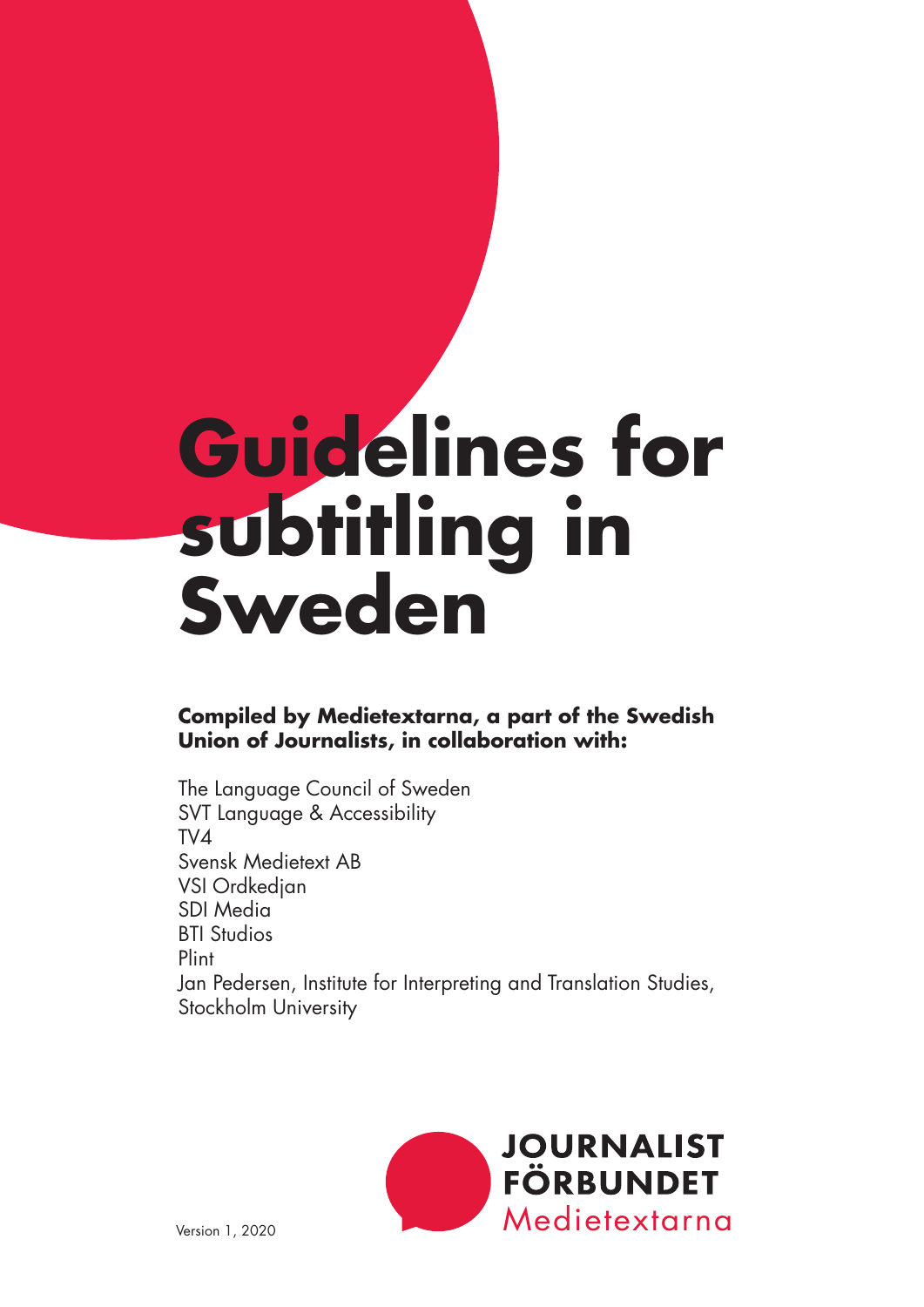## **Introduction**

The purpose of subtitles is to reproduce the content of an original work that would otherwise have been in some way inaccessible or incomprehensible to a given audience.

Subtitles consist of a series of text blocks, each displayed for a certain number of seconds. They may be a translation of a foreign language or a same-language caption – which in these guidelines means Swedish subtitles on Swedish speech.

This document offers general guidelines for subtitling according to the Swedish standard. They are based on the Swedish subtitling tradition and should be viewed as an overview of the established solutions and best-practice principles. They are meant as guidance and intended to serve as a basic foundation for both old and new players on the market.

By compiling these guidelines, we aim to create a shared point of reference that not only makes it easier for subtitlers and agencies to communicate the Swedish approach to their customers, but also benefits viewers by establishing a consistent standard that facilitates understanding.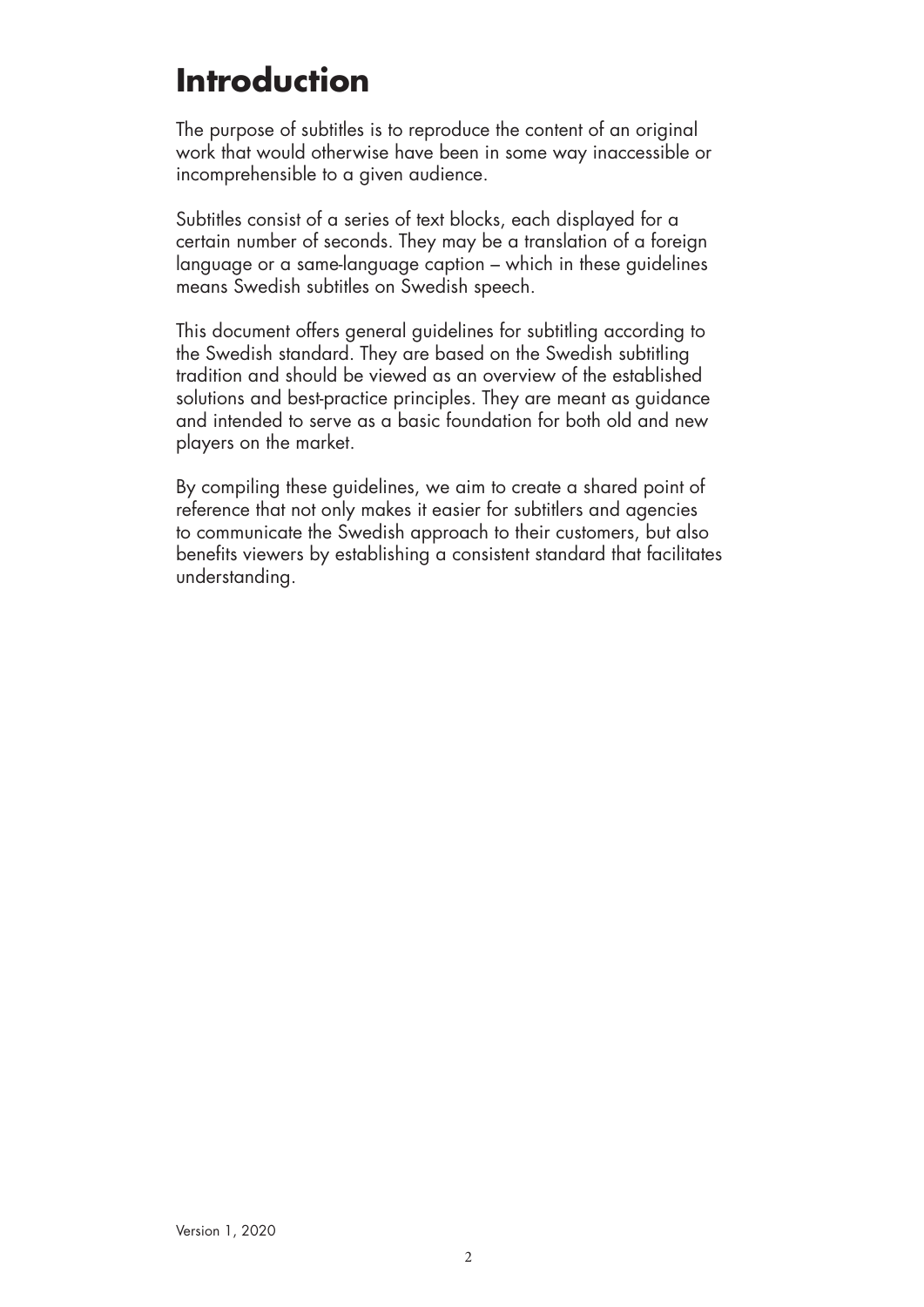### **1. Layout and special markers in Swedish subtitles**

#### **1.1 Appearance**

The colour and background (if any) should be designed for the best possible legibility – for example, white text on a black, semi-transparent background.

#### **1.2 Position**

The subtitle should be at the bottom of the screen, either left-justified or centred. Any raising of the subtitle must be highly motivated, and if the text is raised up, it should be placed so as to block as little as possible of the image.

This example shows

a left-aligned subtitle.



#### **1.3 Number of lines**

A subtitle consists of one or two lines of text. In certain circumstances, using three or four lines for graphics may be called for.

#### **1.4 Splitting subtitles**

Sentences that are too long to fit in a single text block can be split into more than one subtitle. If they immediately follow each other, they are linked together with hyphens or dashes (- or –) to mark continuation.

Continuation dashes are placed at the end of the first and beginning of the following text block, without a space. When splitting subtitles, grammatical and semantic units should, as far as possible, be kept together.

Like this:

We must get out of this cave–

–before the rain makes it flood.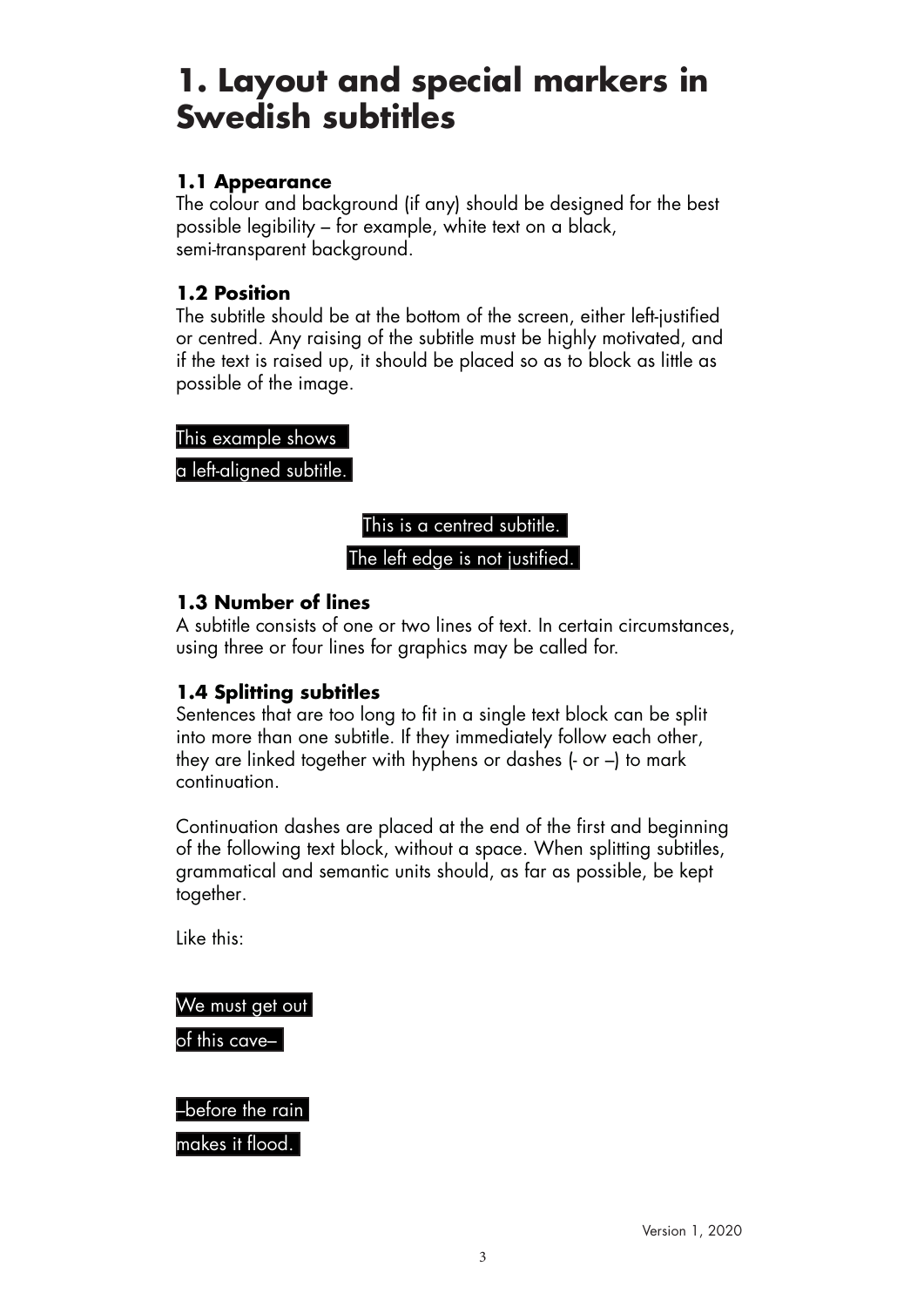Not like this:

We must get out of this cave before the–

–rain comes and

makes it flood.

If the speaker pauses, hesitates or if the text blocks do not immediately follow on each other, the continuation can be marked with ellipses:

Why didn't you tell me...

...about the vampire in the bath?

As in other writing, ellipses can be used when a speaker is interrupted or trails off, or to indicate hesitation. To save space, we do not use a space before or after an ellipsis. However, if a new sentence begins after the ellipsis, there should be a space and a capital letter.

–But...you love him.

–Yes... But what does that matter?

#### **1.5 Dialogue**

When two people speak in the same text block, dialogue dashes are used at the beginning of each line. There is normally no space after the dialogue dash in Swedish subtitling. A new speaker must always be on a new line:

–Hi, how are you?

–Fine, thanks, can't complain.

If possible, it is better to end with a full stop than to have a sentence continue over multiple blocks. If a subtitled sentence in the dialogue does continue in the next block, this is indicated with an ellipsis, which also occurs in the next block:

–Hi, what are you doing?

–I'm just trying to understand...

...how this stupid electric bike works.

Version 1, 2020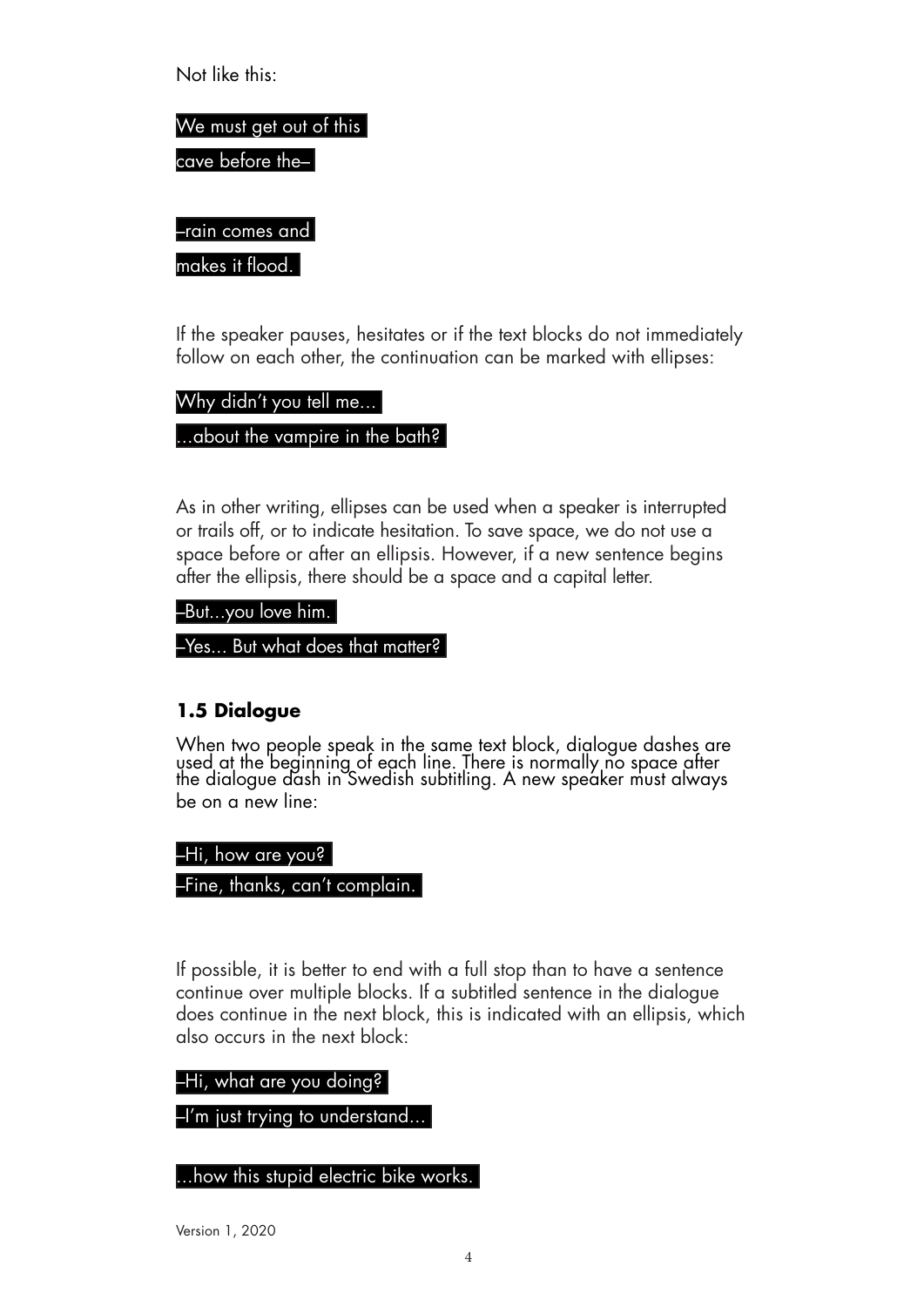#### **1.6 Focus-change dash**

When a speaker addresses more than one person in the same text block, you can use a dash to indicate that they have switched their focus to someone else. Note that, unlike the dialogue dash, the focus-change dash normally does have spaces around it:

#### Hi, Julius!

#### – And hello to you, Gustav.

#### **1.7 Line breaks**

Line breaks affect reading comprehension within a text block as well as between them. The guiding principle, as usual, is that semantic units should be kept together wherever possible. It is ideal to place a line break before a subordinate clause (that, which, for, because, etc.) or conjunctions (and, but, or).

Once this requirement is met, if possible the top line should be shorter than the bottom.

Like this:

I'm cooking

and mentally composing a letter.

Not like this:

I'm cooking and mentally

composing a letter.

#### **1.8 Italics**

Italics are usually used in the following cases:

- For commentator or narrator voices.
- To indicate a mechanical distortion, such as when the voice comes through a phone or television set.
- To show that a voice comes from a person who is not in the scene; for example in dream sequences, memories and so on.
- To emphasise individual words.

Italics are not used when a speaker simply moves on and off camera or from one room to another. Songs and poems are italicised accor-<br>ding to the same rules as regular speech.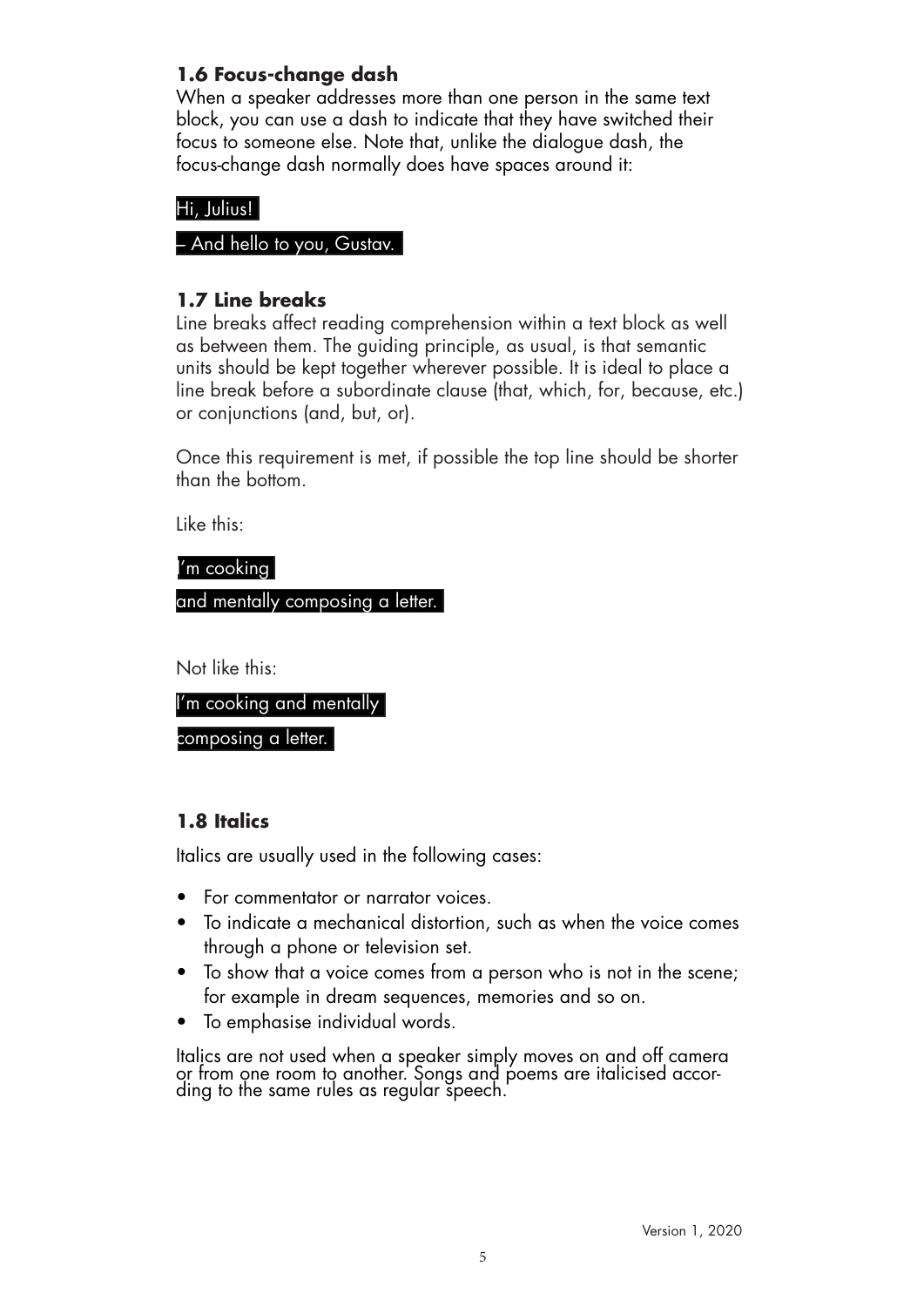#### **1.9 Graphics and other text on screen**

Graphics and text on screen are only subtitled if they are relevant to the action. If the translation is identical in the source and target languages – such as place names that are the same in both languages – the graphic does not need to be subtitled. In cases where it is impossible to subtitle both graphics and speech, speech has priority.

Graphics and other text on screen that need to be translated should be centred to distinguish them from other subtitles, if the other subtitles are left-justified. It is also common to use all caps when translating graphics. This alternative is often preferable in translations where all text is centred. The duration of a subtitle should correspond to the time the graphic is on screen.

#### **1.10 Song lyrics**

Song lyrics are translated or same-language subtitled only if they are significant to the action. The convention is to skip both continuation dashes and full stops, to indicate that this is a song, and to only use a capital in connection with a new sentence in the song, not in each new text block. Question and exclamation marks can, however, be used. In subtitles, songs are italicised according to the same rules as regular speech.

No storm can shake

my inmost calm

while to that rock I'm clinging

Since love is lord

of heaven and earth  $\mid$ 

how can I keep from singing?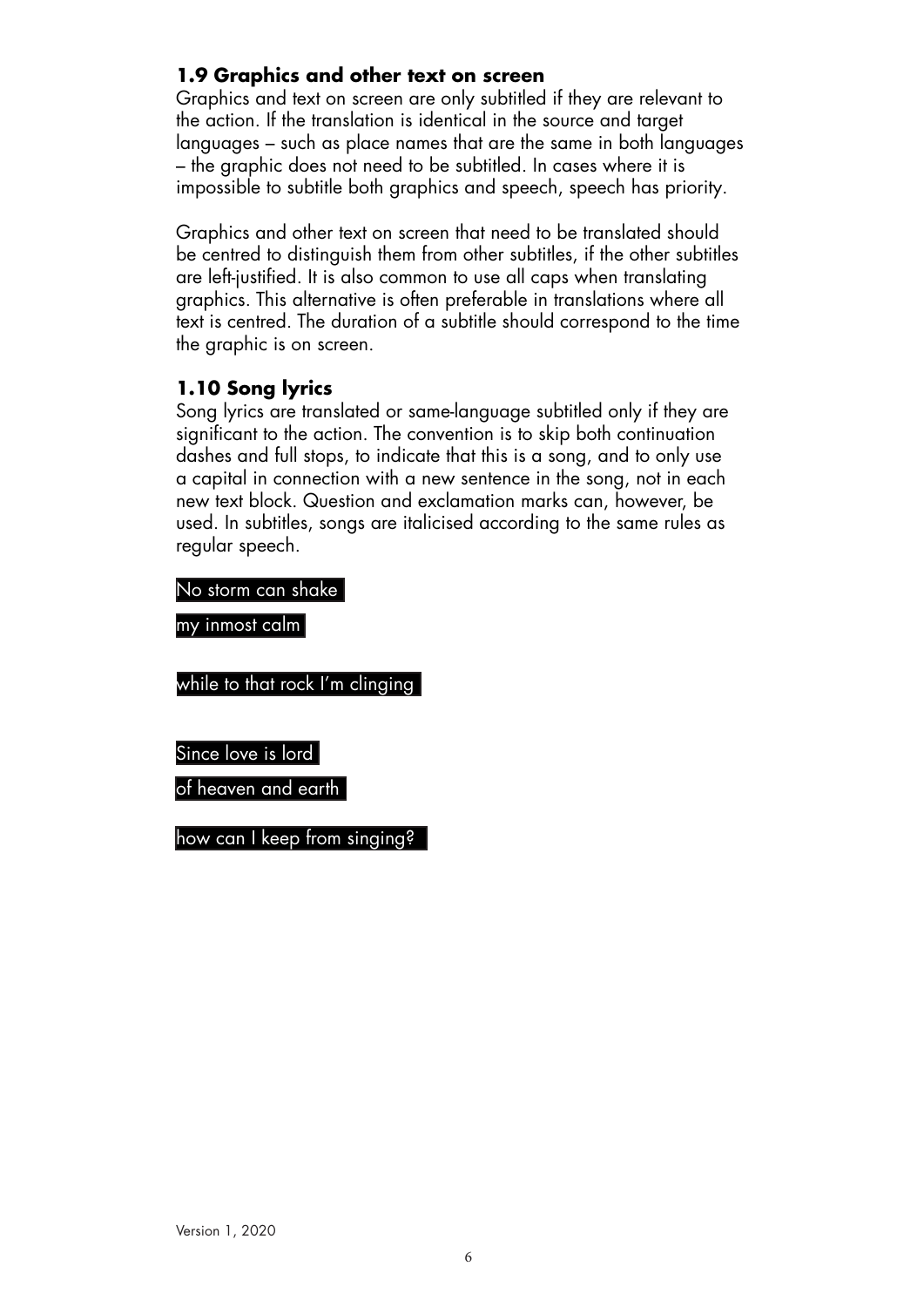# **2. Linguistic requirements**

#### **2.1 Grammar and spelling**

Subtitles should be in grammatical Swedish. The guidelines here are the Swedish Academy's glossary and the Swedish writing rules from the Language Council of Sweden. To save space, some exceptions can be made to punctuation and spacing norms in subtitles; see "Splitting subtitles". Because subtitling reflects spoken language, vernacular short forms of words can be used if the stylistic register permits.

#### **2.2 Translation**

Subtitles should convey the content of the source language in idiomatic Swedish, in a register that matches the programme's style and tone. A good translation should strive to convey speech in a way that sounds natural in the target language – not reproduce the source language word for word.

Because the viewer has limited time to read the subtitle, extra care should be taken regarding words that take longer to read. This includes foreign words, slang expressions and complex scientific terms. To the degree that these are used, they can be compensated with a longer duration.

Correct terms should be used in programmes with specialist terminology. Recurring expressions in programme series should be coordinated so that they are used consistently. All data should be checked, including the correct spelling of names, use of titles, transliteration from foreign alphabets, correct measures, weights, figures and so on.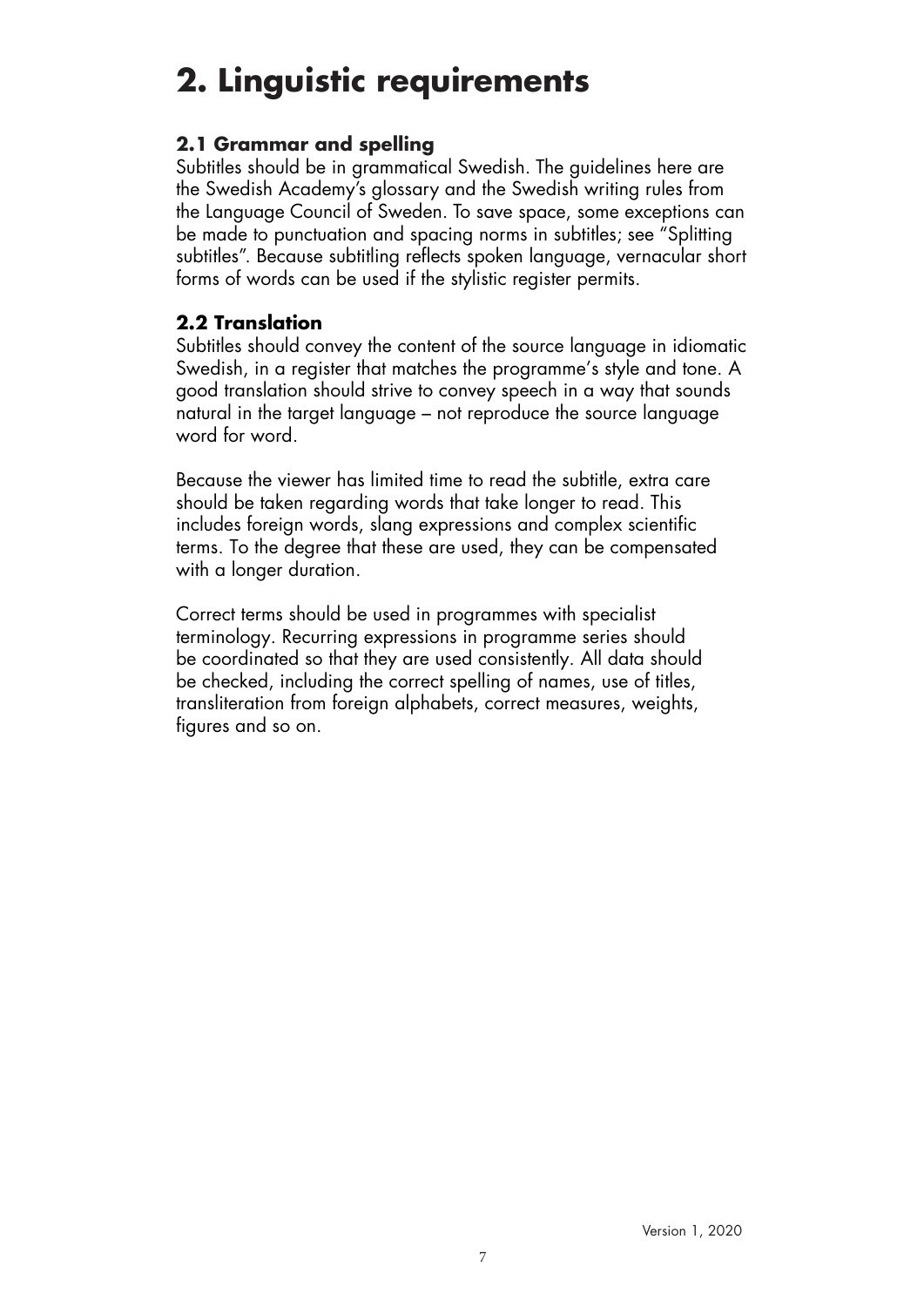# **3. The craft of subtitling**

#### **3.1 Duration**

The text should be on screen long enough for the viewer to be able to read it while following the events on screen. A rule of thumb is that one full line of text should last at least 3 seconds, while a block consisting of two full lines should last 5–6 seconds. For children's programming, the reading speed should be a bit lower.

The recommended minimum length for short blocks is 1.5–2 seconds. The maximum should be around 7–8 seconds, depending on the target audience.

#### **3.2 Cueing**

The main rule is that subtitles are cued in when speech starts and cued out a few frames – or up to a couple of seconds – after the speech stops, unless another line or scene change comes in that space. Consecutive text blocks should have 2–4 frames between them; otherwise they seem to "flicker" in the viewer's eyes.

If the space between two text blocks is fewer than 20 frames, the outcue of the first one should be adjusted to the minimum interval (2 or 4, depending on the client's standard). If a break between subtitles occurs near a shot change, their timing should be adjusted to match the shot change. This also prevents the perception of the subtitles "flickering". Wherever possible, text blocks should be cued out on scene changes.

#### **3.3 Condensing and editing**

There is a significant difference between how quickly someone speaks and how quickly a viewer can read. To give viewers the time to take in what is happening on screen as well, it is important to condense the content rather than reflect the speech verbatim. For example, repetitions and filler words can easily be left out. The same principle can be applied when converting spoken language to easily readable written language that imitates speech.

For example, a line like:

Well, I don't know, I… He never… mean, he never told me.

can easily be condensed to:

#### I don't know, he never told me.

Version 1, 2020 When it is not possible to condense the text without leaving out information, the subtitler must select the information that is most relevant and significant in the context.